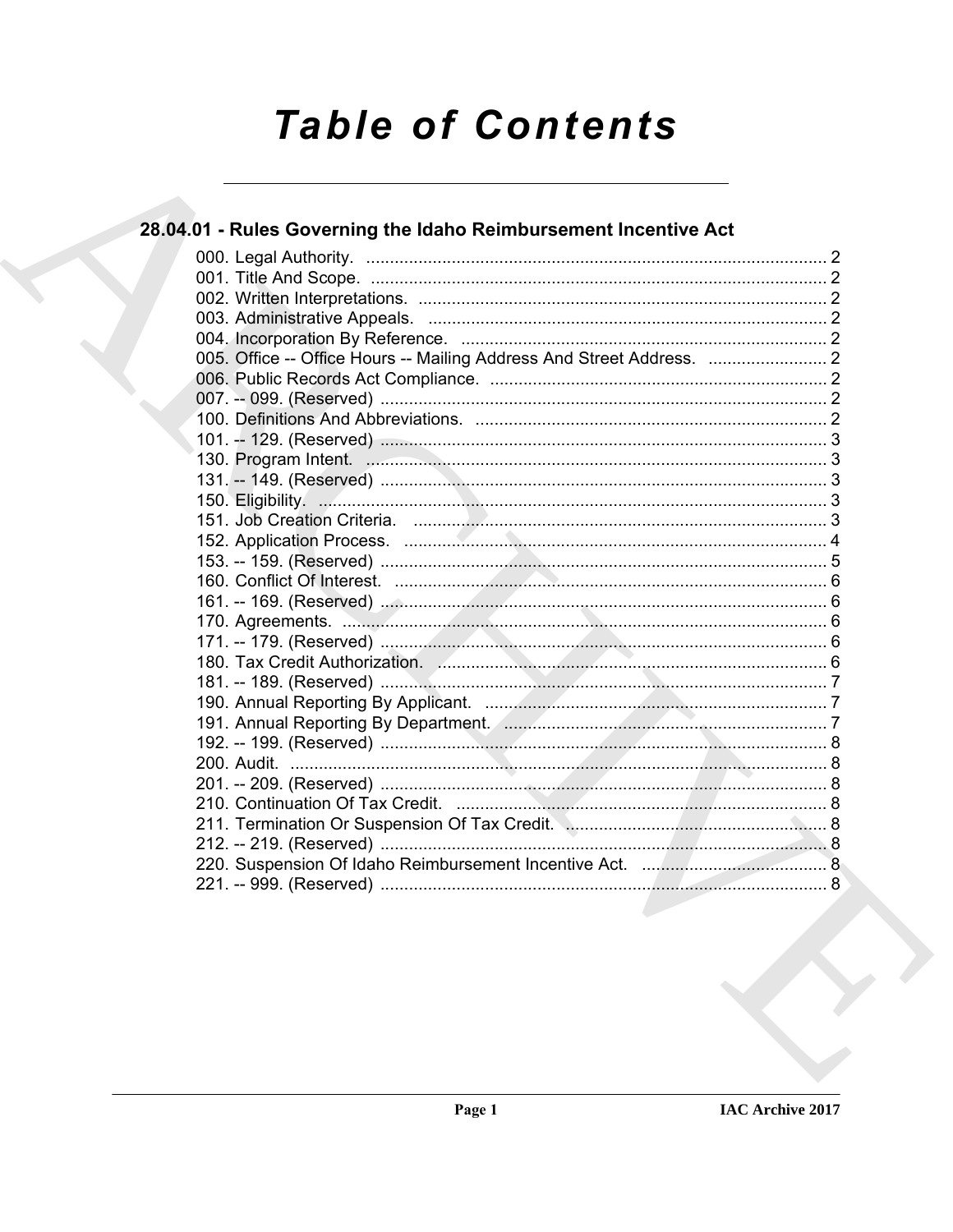#### **IDAPA 28 TITLE 04 CHAPTER 01**

#### <span id="page-1-15"></span>**28.04.01 - RULES GOVERNING THE IDAHO REIMBURSEMENT INCENTIVE ACT**

#### <span id="page-1-1"></span><span id="page-1-0"></span>**000. LEGAL AUTHORITY.**

<span id="page-1-18"></span>These rules are promulgated under the legal authority of Section 67-4744, Idaho Code. (4-11-15)

#### <span id="page-1-2"></span>**001. TITLE AND SCOPE.**

<span id="page-1-20"></span><span id="page-1-19"></span>**01.** Title. These rules shall be cited as IDAPA 28.04.01, "Rules Governing the Idaho Reimbursement (4-11-15) Incentive Act."

**23.04.01 - RULES OO[VE](http://legislature.idaho.gov/idstat/Title67/T67CH47SECT67-4738.htm)RNIB THE IDANG REIMBURGEMENT INCENTIVE ACT<br>
(III).** IT ANN INTERNATIONAL THE INTERNATIONAL STATE IS a subscribed by the control of the state of the state of the state of the state of the state of the **02. Scope**. These rules implement House Bill No. 546, as amended in the Senate, and enacted by the Second Regular Session of the Sixty-second Legislature and signed into law on April 3, 2014. These rules amend Chapter 47, Title 67, Idaho Code, by the addition of new sections 67-4737 through 67-4744, Idaho Code. The seven (7) new sections provide rulemaking authority to the Director of the Department of Commerce, a short title and legislative intent, an application and pre-application process, formation of incentive agreements with the business entity, reimbursement to the business entity through an earned tax credit, annual reporting procedure and requirement of an annual report to the Legislature by the Director of the Department of Commerce. (4-11-15)

#### <span id="page-1-21"></span><span id="page-1-3"></span>**002. WRITTEN INTERPRETATIONS.**

The Department may have written statements that pertain to the interpretation of these rules or to the documentation of compliance with these rules. These documents are available for public inspection at the Department's office. (4-11-15)

#### <span id="page-1-10"></span><span id="page-1-4"></span>**003. ADMINISTRATIVE APPEALS.**

The award of a credit under the Tax Reimbursement Incentive Act is made at the recommendation of the Director of the Department of Commerce and approval of the Economic Advisory Council (Council). In light of the negotiated nature of awarding the Tax Reimbursement Incentive (TRI), there is no administrative appeal under these rules. Nothing in this section shall prohibit an aggrieved applicant from seeking judicial review as provided in Chapter 52, Title 67, Idaho Code. (4-11-15)

#### <span id="page-1-14"></span><span id="page-1-5"></span>**004. INCORPORATION BY REFERENCE.**

There are no documents that have been incorporated by reference into this rule. (4-11-15)

#### <span id="page-1-16"></span><span id="page-1-6"></span>**005. OFFICE -- OFFICE HOURS -- MAILING ADDRESS AND STREET ADDRESS.**

The mailing address of the Department for information regarding the Tax Reimbursement Incentive Act is: 700 West State Street, PO Box 83720, Boise, ID 83702-0093; the telephone number is (208) 334-2470; and the facsimile number is (208) 334-2631. Documents may be filed at the state office during regular business hours of 8am to 5pm,<br>Monday through Friday, excluding holidays. (4-11-15) Monday through Friday, excluding holidays.

#### <span id="page-1-17"></span><span id="page-1-7"></span>**006. PUBLIC RECORDS ACT COMPLIANCE.**

All rules contained in this chapter are subject to and in compliance with the Idaho Public Records Act (Title 74, Chapter 1, Idaho Code). (4-11-15) Chapter 1, Idaho Code).

#### <span id="page-1-8"></span>**007. -- 099. (RESERVED)**

#### <span id="page-1-11"></span><span id="page-1-9"></span>**100. DEFINITIONS AND ABBREVIATIONS.**

Unless defined below, all words shall have the meaning ascribed in Chapter 47, Title 67, Sections 67-4737 through 67-4744, Idaho Code. The statutory definitions can be found here: http://legislature.idaho.gov/idstat/Title67/ T67CH47SECT67-4738.htm.

**01. Incentive Agreement**. A reimbursement contract between the Department and the business entity which details any instruction provided by the Council in addition to the requirements detailed in Chapter 47, Title 67, Section 4740, Idaho Code. Also referred to as an Agreement. (4-11-15) Section 4740, Idaho Code. Also referred to as an Agreement.

<span id="page-1-13"></span><span id="page-1-12"></span>**02. Pre-Application**. A form, paper or electronic, that is completed by the business entity or on behalf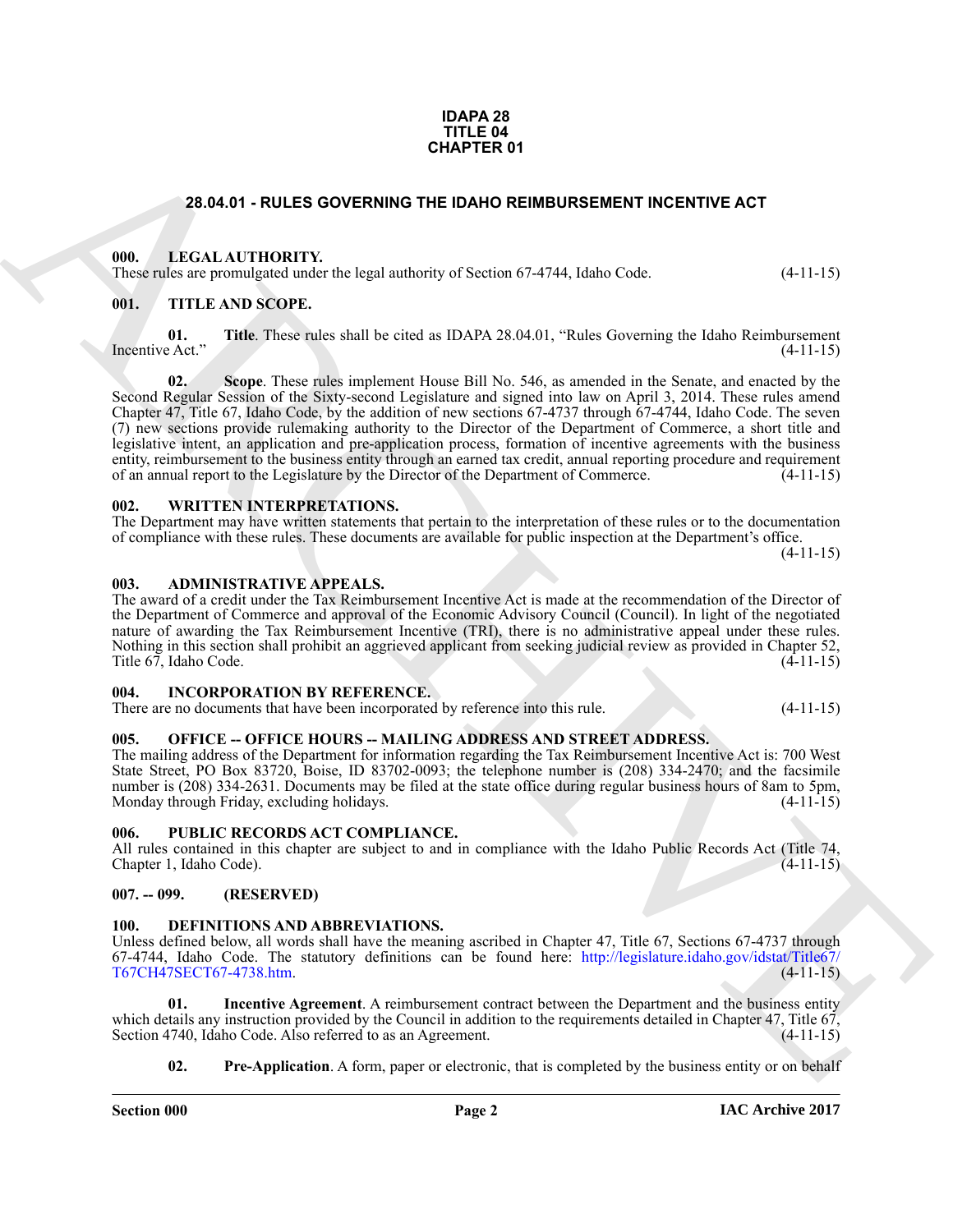of the business entity by an authorized economic development or local government representative when details about the Meaningful Project are not fully known. A pre-application necessitates that an application is completed by the business entity or its authorized representative at a later time, and prior to award of a tax credit. (4-11 business entity or its authorized representative at a later time, and prior to award of a tax credit.

<span id="page-2-5"></span>**03. Tax Reimbursement Incentive Act (TRI)**. A performance based tax reimbursement mechanism available to existing Idaho businesses and new businesses creating jobs in Idaho. Also known as the Idaho Reimbursement Incentive Act.

#### <span id="page-2-0"></span>**101. -- 129. (RESERVED)**

### <span id="page-2-1"></span>**130. PROGRAM INTENT.**

**Singularized of Consistence** Consistence Consisters and the Consister Consister Consister Consister Consister Consister Consister Consister Consister Consister Consister Consister Consister Consister Consister Consister The TRI is designed to accelerate the growth of new business opportunities, encourage the creation of high-paying jobs, and diversify the state's economy. The Tax Reimbursement Incentive is a performance-based economic development tool that provides a refundable tax credit up to thirty percent (30%) for up to fifteen (15) years on new business entity income tax, sales tax, and payroll taxes paid as a result of meaningful project. The TRI will perpetually generate the revenues needed to fund the incentive.

**01. Available Credit**. This credit is available to both existing and new companies seeking expansion in the state. The tax credit percentage and project term are negotiated based upon the quantity and quality of jobs created, state/regional economic impact and return on investment for Idaho, among others. The credit authorized shall be the lowest approved percentage and term that will incentivize creation of new jobs and New State Revenue.

 $(4-11-15)$ 

**02. Evaluation and Recommendation**. Incentives will be evaluated and recommended to the Council by the Director, with final approval by the Council. The TRI will be governed by detailed incentive agreements between the Department and business entity. (4-11-15) between the Department and business entity.

#### <span id="page-2-2"></span>**131. -- 149. (RESERVED)**

#### <span id="page-2-6"></span><span id="page-2-3"></span>**150. ELIGIBILITY.**

<span id="page-2-8"></span>**01. Eligible Recipients**. Recipients of the TRI are limited to existing business entities located in Idaho seeking to expand their companies within the state of Idaho, and business entities, new to Idaho, seeking to relocate to, or expand in, the state of Idaho. (4-11-15)

<span id="page-2-7"></span>**02. Eligible Projects**. An eligible project is an expansion of an existing business located in Idaho or the creation of new business operations in Idaho that generate the minimum required new jobs based on rural or urban  $\lambda$ location.  $(4-11-15)$ 

#### <span id="page-2-9"></span><span id="page-2-4"></span>**151. JOB CREATION CRITERIA.**

<span id="page-2-13"></span>**01.** Rural Community. The minimum new jobs required for a rural community is not less than twenty  $(20)$  over the term of the project.  $(4-11-15)$ 

<span id="page-2-14"></span>**02. Urban Community**. The minimum new jobs required for an urban community is not less than fifty r the term of the project. (4-11-15)  $(50)$  over the term of the project.

<span id="page-2-11"></span>**New Jobs**. New jobs must exceed the business entities' maximum number of full times jobs in welve (12) months immediately preceding the date of the application. (4-11-15) Idaho during the twelve  $(12)$  months immediately preceding the date of the application.

<span id="page-2-10"></span>**04. Job Shift**. A job that shifts from one (1) location within the state of Idaho to another location within the state of Idaho is not considered a new job. (4-11-15)

<span id="page-2-12"></span>**05. New Jobs Wages**. New jobs wages must equal or exceed the average annual county wage in the county where the jobs are located. The Department will annually publish the average county wage based on the most<br>recent, non-preliminary information, obtained from the Idaho Department of Labor. (4-11-15) recent, non-preliminary information, obtained from the Idaho Department of Labor.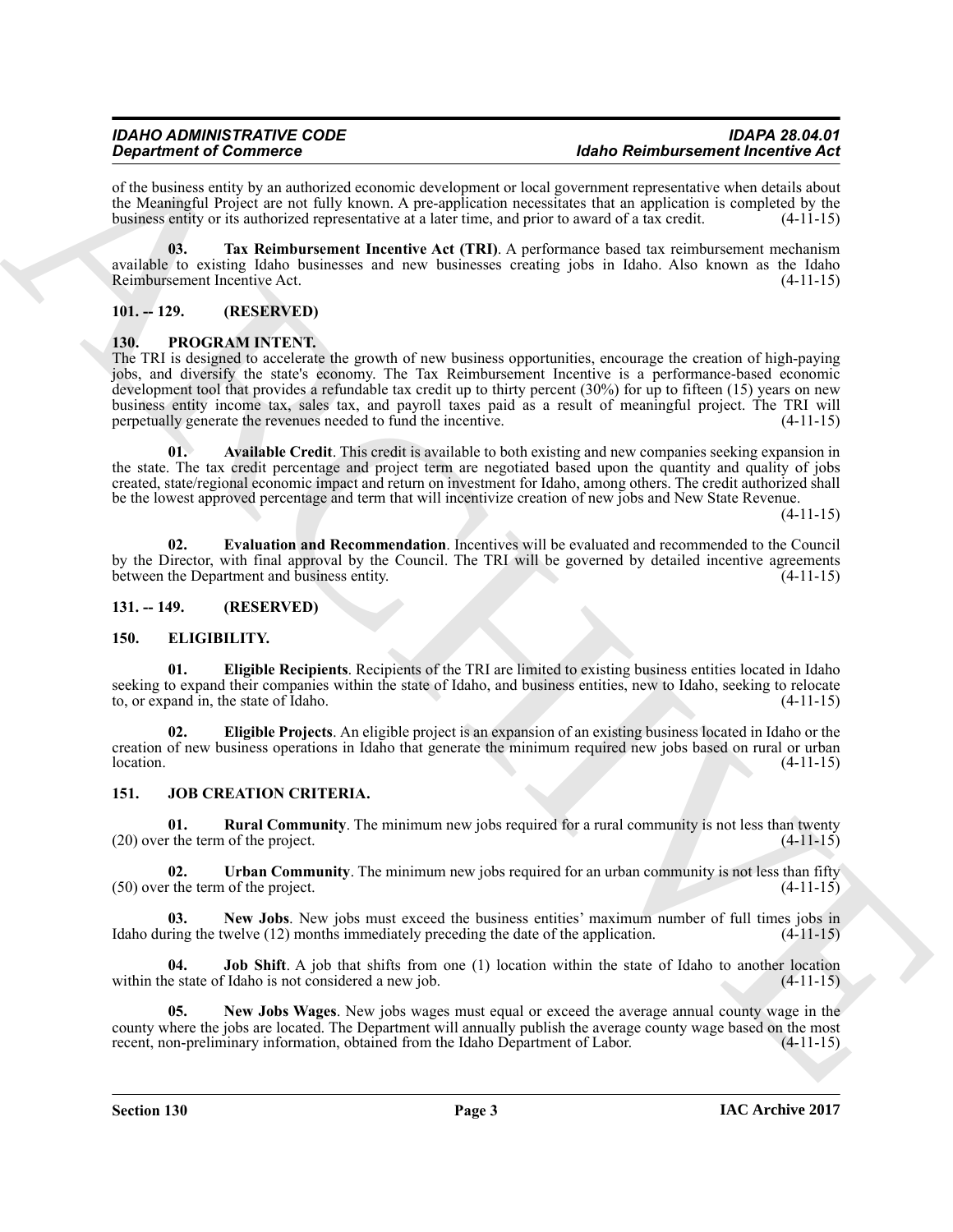#### <span id="page-3-3"></span><span id="page-3-1"></span><span id="page-3-0"></span>**152. APPLICATION PROCESS.**

**Equivariant of Commute 2**<br> **Associates and the stationary of the stationary and the stationary energy and the stationary energy and the stationary energy and the stationary energy and the stationary energy and the statio 01. Inquiry**. The business entity, or its authorized representative, may engage an authorized representative from the Department to complete an initial screening process. The screening process will assist the business entity in determining to proceed with a pre-application or application. Information necessary during screening includes general details about the Project, the number of full-time jobs, the number of new jobs, the minimum new jobs, the rural or urban area under consideration, the industry, the community contribution, as well as any other information requested to determine eligibility. The business entity, in consultation with the Department's representative, shall make a determination to proceed with a pre-application or a full application depending on the project timeline, known project details or other factors associated with the project. (4-11-15)

<span id="page-3-4"></span>**02**. **Pre-Application**. After the business entity's determination to proceed with a pre-application, the business entity, or its authorized representative, will be provided with a pre-application. A pre-application may be completed by the business entity or an authorized representative of the business entity, such as an economic development or local government representative. A pre-application shall detail the following: (4-11-15)

**a.** A complete description of the proposed project and the estimated economic benefit that will accrue te as a result of the project: (4-11-15) to the state as a result of the project;

**b.** A statement of dependency explaining whether the project will occur or how it will be altered if the on is denied by the council: application is denied by the council;

**c.** A letter from the city or county, or both, expressing a commitment to supply community contribution; (4-11-15) contribution; (4-11-15)

**d.** Detailed description of the proposed capital investment; (4-11-15)

**e.** Detailed description of jobs to be created, an approximation of the number of such jobs to be number of such jobs in the projected wages to be paid for such jobs; and  $(4-11-15)$ created and the projected wages to be paid for such jobs; and

<span id="page-3-5"></span>**f.** Detailed description of the estimated new state tax revenues by tax to be generated by the project. (4-11-15)

**03. Pre-Application Estimate Letter.** Upon review and acceptance of a pre-application, the Director may issue an estimate letter to the business entity or its authorized representative, or both, which describes the estimated amount of the tax credit, the term of the tax credit, and any other contingencies determined necessary by the Department. This letter is not a binding commitment but an estimate based on the initial information supplied in the pre-application. (4-11-15) pre-application.

<span id="page-3-2"></span>**04. Application**. After the business entity's determination to proceed with an application, the business entity will be given access to the application, which shall include, but not be limited to, the following information:

(4-11-15)

**a.** A complete description of the proposed project and the estimated economic benefit that will accrue the as a result of the project; (4-11-15) to the state as a result of the project;

**b.** An affidavit of criticality explaining that without the TRI incentive, the business entity would be alter its project or not choose Idaho;  $(4-11-15)$ forced to alter its project or not choose Idaho;

**c.** A letter from the city or county, or both, describing their commitment to supply community tion, a specific description of the contribution, and the amount of the contribution; (4-11-15) contribution, a specific description of the contribution, and the amount of the contribution;

**d.** Business entities currently doing business in Idaho will supply a letter from the Idaho State Tax commission confirming that the business entity is in good standing in the state of Idaho and is not in unresolved arrears in the payment of any state tax or fee administered by the tax commission; (4-11-15) arrears in the payment of any state tax or fee administered by the tax commission;

**e.** An estimate of Idaho goods and services to be consumed or purchased by the business entity during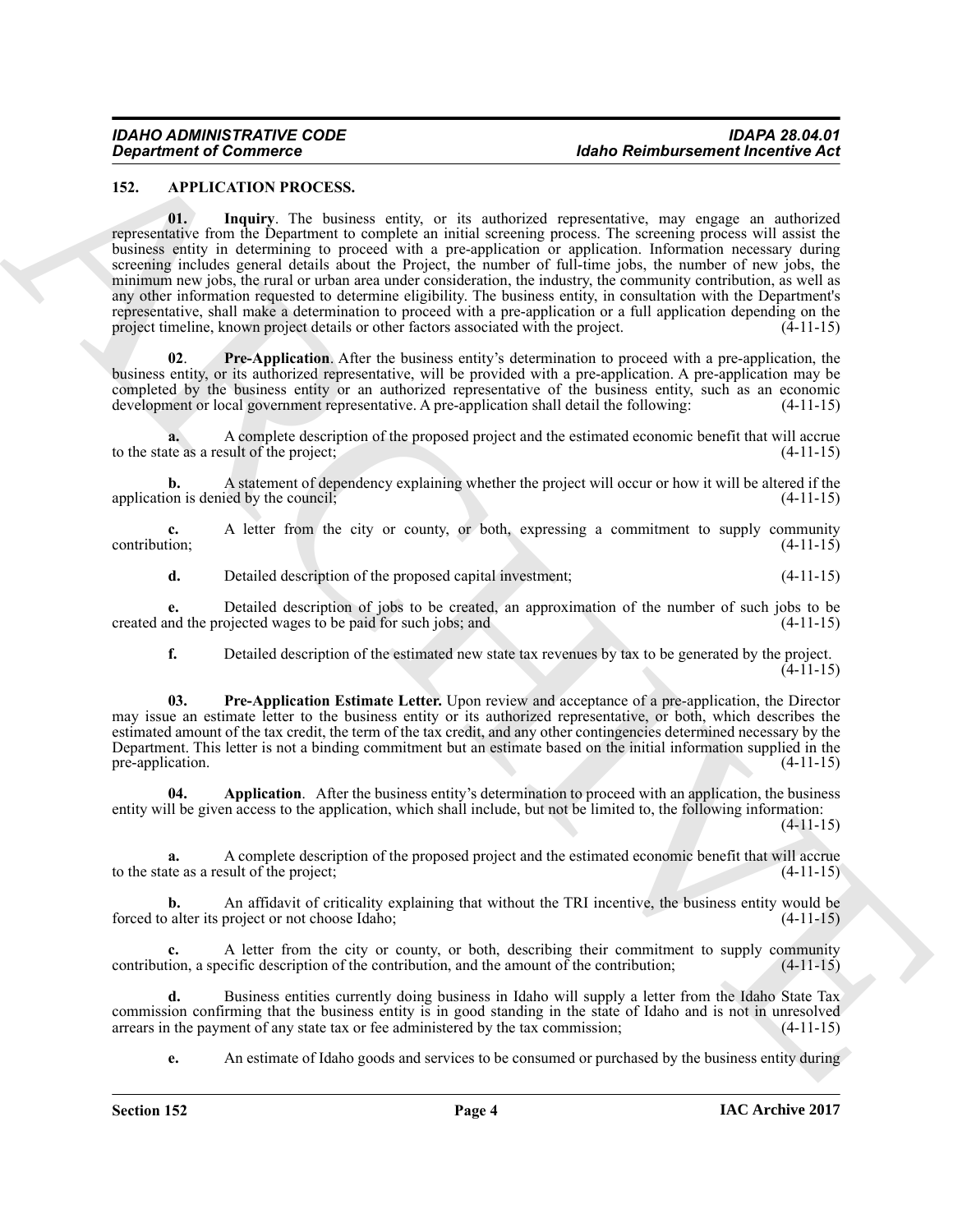#### *IDAHO ADMINISTRATIVE CODE IDAPA 28.04.01 <u>Idaho Reimbursement Incentive Act</u>*

**Experiment of Commission Commission Commission Commission Commission Commission Commission Commission Commission Commission Commission Commission Commission Commission Commission Commission Commission Commission Commissi** the term;  $(4-11-15)$ **f.** Known or expected detriments to the environment or existing industries in the state;  $(4-11-15)$ **g.** An anticipated project inception date and proposed schedule of progress; (4-11-15) **h.** Any proposed performance requirements and measurements that must be met prior to issuance of the tax credit:  $(4-11-15)$ the tax credit;  $(4-11-15)$ 

**i.** A description of any proposed capital investment;  $(4-11-15)$ 

A detailed schedule and description of the projected jobs to be created, the projected wages to be s, and the anticipated hiring schedule for those jobs; and  $(4-11-15)$ paid for those jobs, and the anticipated hiring schedule for those jobs; and

<span id="page-4-1"></span>**k.** The estimated new state tax revenues to be generated by the project.  $(4-11-15)$ 

**05. Application Recommendation Letter**. Upon review of an application, the Director may issue a letter that details the Director's anticipated recommendation to the Council. The letter may include the percentage of the tax credit, the term of the tax credit, and any other contingencies determined necessary by the Department. All application recommendation letters shall contain a "subject to Economic Advisory Council approval" contingency<br>(4-11-15) clause.  $(4-11-15)$ 

<span id="page-4-6"></span>**06. Technical Review - Pre-Application**. The Director and Department staff will complete a technical review of each pre-application. Upon satisfaction that all pre-application requirements are met, the Director may<br>issue an estimate letter. (4-11-15) issue an estimate letter.

<span id="page-4-5"></span>**07. Technical Review - Application**. The Director of the Department and Department staff will complete a technical review and economic impact analysis of each application. The technical review will consider many economic factors and external information sources such as, but not limited to, the region, industry, financial health and history of the business entity, as well as the quality, quantity and economic impact of new jobs and new state revenue. Upon satisfaction that all application requirements are met, the Director may submit a recommendation<br>
(4-11-15) for award to the Council.

<span id="page-4-3"></span>**08. Economic Advisory Council**. The Council shall review the application and the Director endations. Following review the council shall have the following three (3) options as follows: (4-11-15) recommendations. Following review the council shall have the following three (3) options as follows:

**a.** Request additional information or action from the Director in order to obtain necessary information ve or reject the application; or to approve or reject the application; or

**b.** Approve the application and instruct the Director to enter into an incentive agreement with the entity; or  $(4-11-15)$ business entity; or (4-11-15)

<span id="page-4-4"></span>**c.** Reject the application. (4-11-15)

**d.** An approval or rejection from the council shall not be considered a contested case pursuant to Chapter 52, Title 67, Idaho Code, provided, however, that nothing in this section shall prohibit an aggrieved applicant from seeking judicial review as provided in Chapter 52, Title 67, Idaho Code. (4-11-15)

**Pre-Application Schedule**. The pre-application is open year round. Review of pre-applications are ting schedule of Department staff. subject to the meeting schedule of Department staff.

<span id="page-4-2"></span>**10. Application Schedule**. The application is open year round. Review of applications is subject to the meeting schedule of Department Staff and the Council. The Council will meet no less than quarterly and has the ability to meet more often at the request of the Director. (4-11-15) ability to meet more often at the request of the Director.

#### <span id="page-4-0"></span>**153. -- 159. (RESERVED)**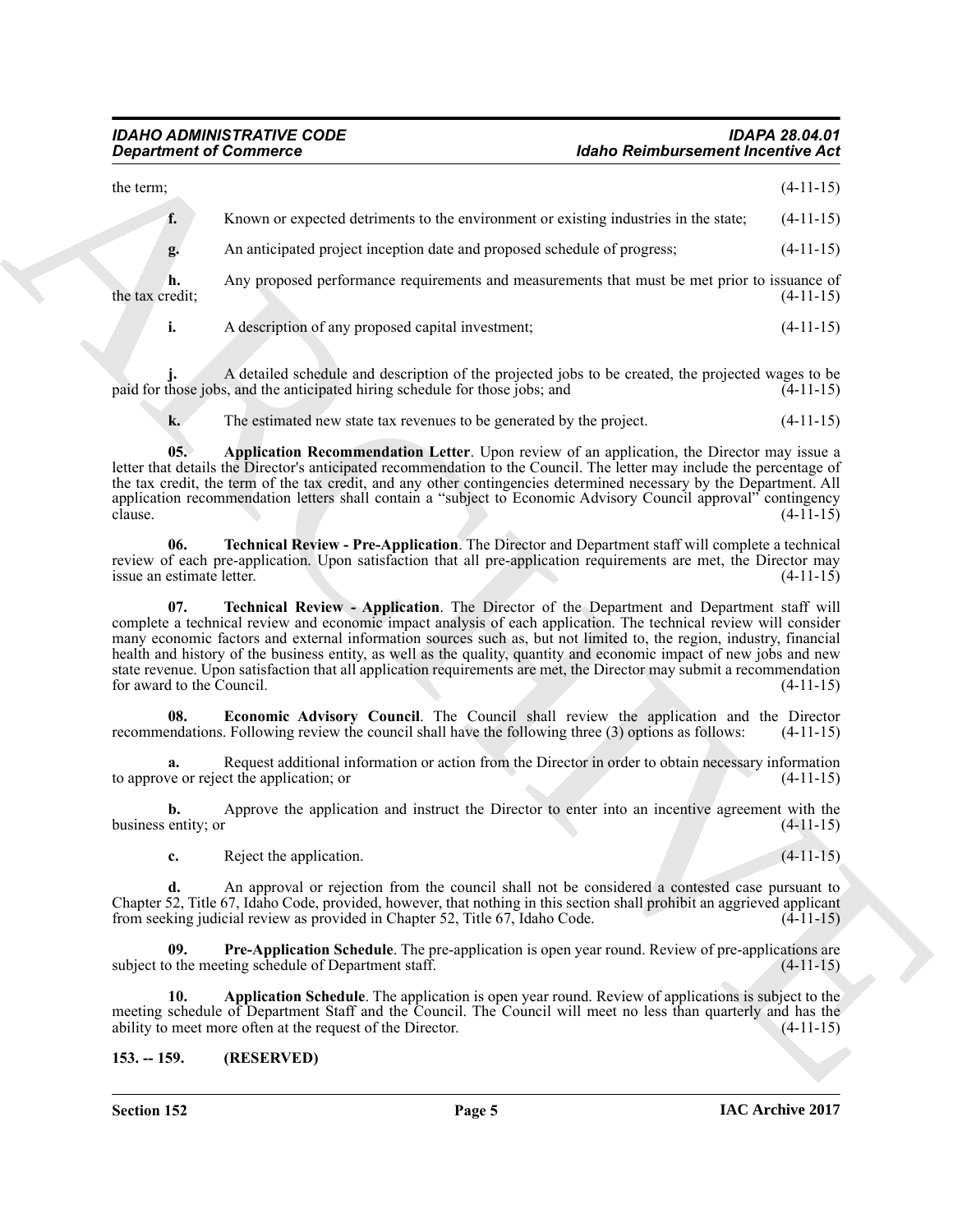#### <span id="page-5-8"></span><span id="page-5-0"></span>**160. CONFLICT OF INTEREST.**

*General of Counsel Counter Counter Counter and Section 2014 (Counter Counter and Section 2018)***<br>
And Counter Counter and Section 2017 (Counter and Section 2017)<br>
Counter and Section 2018 (Counter and Section 2018)<br>
ARCH** Conflict of Interest is defined by Idaho's Office of the Attorney General as any official action or any decision or recommendation by a person acting in a capacity as a public official, the effect of which would be to the private pecuniary benefit of the person or member of the person's household, or a business with which the person or a member of the person's household is associated. In the event Department staff, including the Director has a conflict of interest regarding an application, the conflict shall be fully disclosed to the Director and the Council, and that person shall abstain from decision making or evaluation of the application. In the event a Council member has a conflict of interest regarding an application, the Council member shall fully disclose such conflict to the Director and the Council, and that Council member shall abstain from discussing or voting on the application. (4-11-15)

#### <span id="page-5-1"></span>**161. -- 169. (RESERVED)**

#### <span id="page-5-5"></span><span id="page-5-2"></span>**170. AGREEMENTS.**

<span id="page-5-7"></span>**01.** Incentive Agreement. At the direction of the Council, and in accordance with the criteria ed by these rules, the Director shall enter into an incentive agreement with the business entity. (4-11-15) established by these rules, the Director shall enter into an incentive agreement with the business entity.

**02. Agreement Terms Defined**. The incentive agreement shall contain any terms as approved by the or deemed necessary by the state Deputy Attorney General, as well as define the following: (4-11-15) Council, or deemed necessary by the state Deputy Attorney General, as well as define the following:

<span id="page-5-6"></span>

| а. | Maximum term that shall not exceed fifteen (15) years; | $(4-11-15)$ |  |
|----|--------------------------------------------------------|-------------|--|
|----|--------------------------------------------------------|-------------|--|

**b.** Projected new state revenues to be generated during the term;  $(4-11-15)$ 

**c.** Method and record keeping requirements to determine projected new state revenue to be generated; (4-11-15)

**d.** The approved tax credit percentage applied to new state revenue each year the business entity is o receive the reimbursement during the term of the meaningful project; (4-11-15) entitled to receive the reimbursement during the term of the meaningful project;

**e.** The projected new jobs; (4-11-15)

**f.** The terms and conditions of any and all performance requirements and measurements that must be to the issuance of a tax credit authorization: (4-11-15) met prior to the issuance of a tax credit authorization;

**g.** The agreed upon and necessary proof of compliance required prior to tax credit issuance. Proof of compliance provided by the business entity must be adequate to demonstrate to the director that all requirements and measurements have been met for the business entity to receive the tax credit;  $(4-11-15)$ measurements have been met for the business entity to receive the tax credit;

|  | The consequences of default by the business entity; | $(4-11-15)$ |
|--|-----------------------------------------------------|-------------|
|--|-----------------------------------------------------|-------------|

**i.** The period to be used to determine the taxes paid at the date of application; (4-11-15)

**j.** Identification of any individual or entity included within the application that is entitled to a rebate pursuant to section 63-3641, Idaho Code, or is required to obtain a separate seller's permit pursuant to Chapter 36, Title 63, Idaho Code.  $(4-11-15)$ 

**k.** The federal employer identification or social security number for each individual or entity stated as ess entity in the incentive agreement; and (4-11-15) the business entity in the incentive agreement; and

<span id="page-5-9"></span>**l.** Identification of the individual or entity that is or will be claiming the refundable credit.  $(4-11-15)$ 

#### <span id="page-5-3"></span>**171. -- 179. (RESERVED)**

#### <span id="page-5-4"></span>**180. TAX CREDIT AUTHORIZATION.**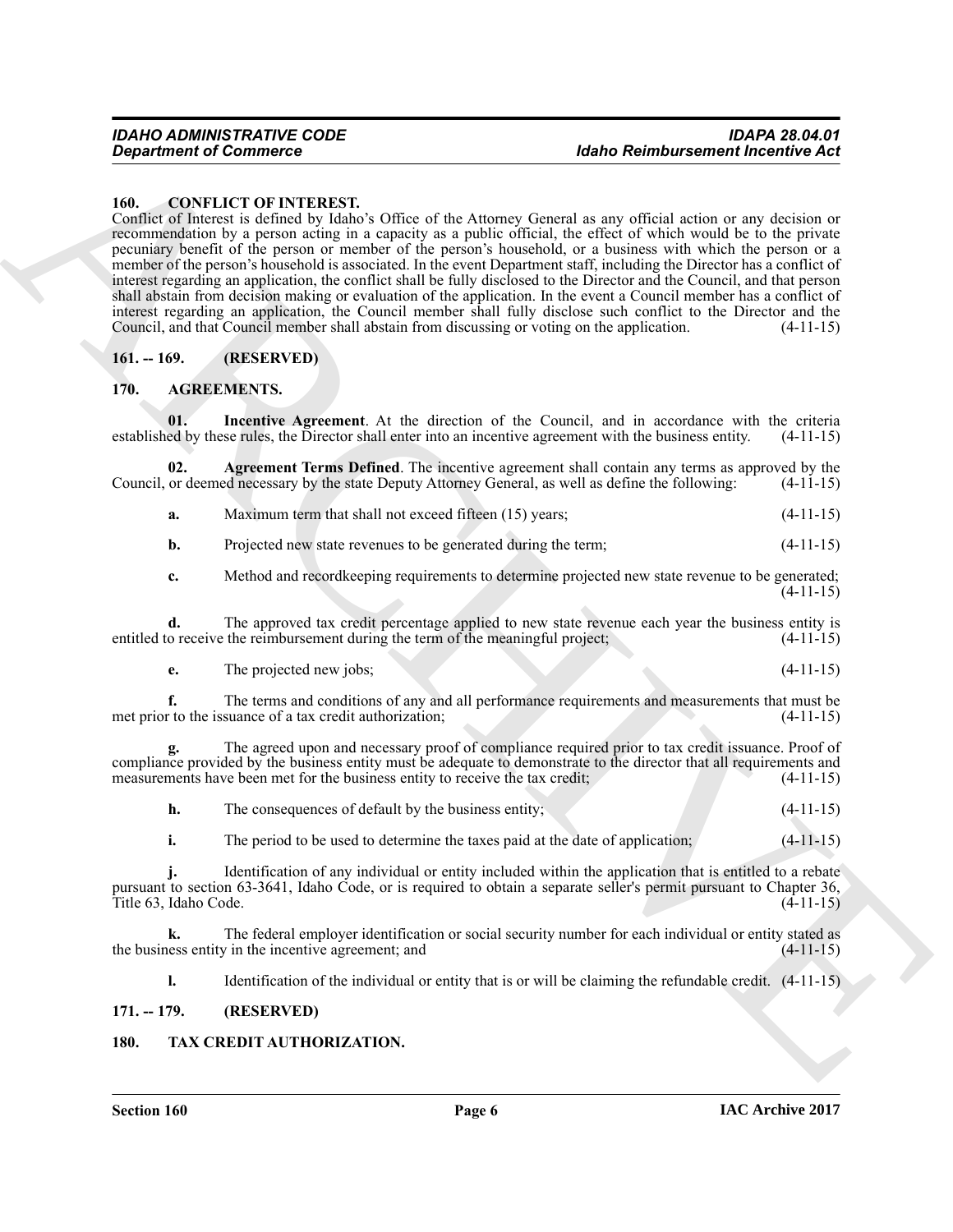<span id="page-6-13"></span>**01. Claiming Tax Credit**. No business entity may claim a tax credit unless the business entity has a tax credit authorization issued by the Department. A business entity may claim a tax credit on its tax return, in the amount listed on the tax credit authorization for the year listed on the tax credit authorization.

<span id="page-6-14"></span>**02. Duplicate Copy**. The Department shall provide a duplicate copy of any tax credit authorization to Commission. (4-11-15) the Tax Commission.

#### <span id="page-6-0"></span>**181. -- 189. (RESERVED)**

#### <span id="page-6-3"></span><span id="page-6-1"></span>**190. ANNUAL REPORTING BY APPLICANT.**

Required Annual reporting shall be outlined in the incentive agreement and will include, but not be limited to, the following: (4-11-15) following: (4-11-15)

<span id="page-6-4"></span>**01. New State Revenues**. Supporting documentation of the new state revenues from the business entity's new project that were paid during the preceding calendar year. (4-11-15)

**02.** New Jobs Created. Supporting documentation of the new jobs that were created during the g tax year and the corresponding payroll information associated with the new jobs. (4-11-15) preceding tax year and the corresponding payroll information associated with the new jobs.

**03. Known or Expected Detriments**. Known or expected detriments to the environment or existing s in the state. (4-11-15) industries in the state.

*Department of Consistents* Consistent Device Consistent in the Consistent of the Consistent Consistent Consistent Consistent Consistent Consistent Consistent Consistent Consistent Consistent Consistent Consistent Consi **04. Authorization Document**. A document that expressly directs and authorizes the Tax Commission and Department of Labor to allow the Department access to the business entity's returns, filings and other information that may be necessary to verify or otherwise confirm the declared new state revenues, the new jobs and the associated payroll information.

<span id="page-6-5"></span>**05. Tax Commission Letter**. A letter from the Idaho State Tax Commission confirming that the business entity is in good standing in the state of Idaho and is not in unresolved arrears in the payment of any state tax or fee administered by the tax commission.

**06. Other Entitle to Rebate**. Identification of any individual or entity included within the application that is entitled to a rebate pursuant to section 63-3641 or 63-4408, Idaho Code, or is required to obtain a separate seller's permit pursuant to Chapter 36, Title 63, Idaho Code. (4-11-15) seller's permit pursuant to Chapter 36, Title 63, Idaho Code.

**07. Supporting Documentation**. Supporting documentation that the business entity has satisfied the nents and requirements outlined in the incentive agreement. (4-11-15) measurements and requirements outlined in the incentive agreement.

#### <span id="page-6-6"></span><span id="page-6-2"></span>**191. ANNUAL REPORTING BY DEPARTMENT.**

The Department shall create an annual written report for the Governor and the Legislature describing the following:  $(4-11-15)$ 

<span id="page-6-12"></span><span id="page-6-10"></span><span id="page-6-8"></span>**01. Successes**. The Department's success under this act in attracting new jobs; (4-11-15)

**02.** Estimated Tax Credit Commitments. The estimated amount of tax credit commitments made by rtment and the period of time over which tax credits will be paid; (4-11-15) the Department and the period of time over which tax credits will be paid;

**Economic Impact to State**. The economic impact to the state related to generating new state revenue and providing tax credits under this act; (4-11-15)

<span id="page-6-9"></span>**04. Estimated Costs and Benefits**. The estimated costs and economic benefits of the tax credit commitments that the Department made; and (4-11-15)

**05.** Actual Costs and Benefits. The actual costs and economic benefits of the tax credit commitments rtment made. (4-11-15) the Department made.

<span id="page-6-11"></span><span id="page-6-7"></span>**06.** Submittal of Report. The report shall be submitted to the Office of the Governor and the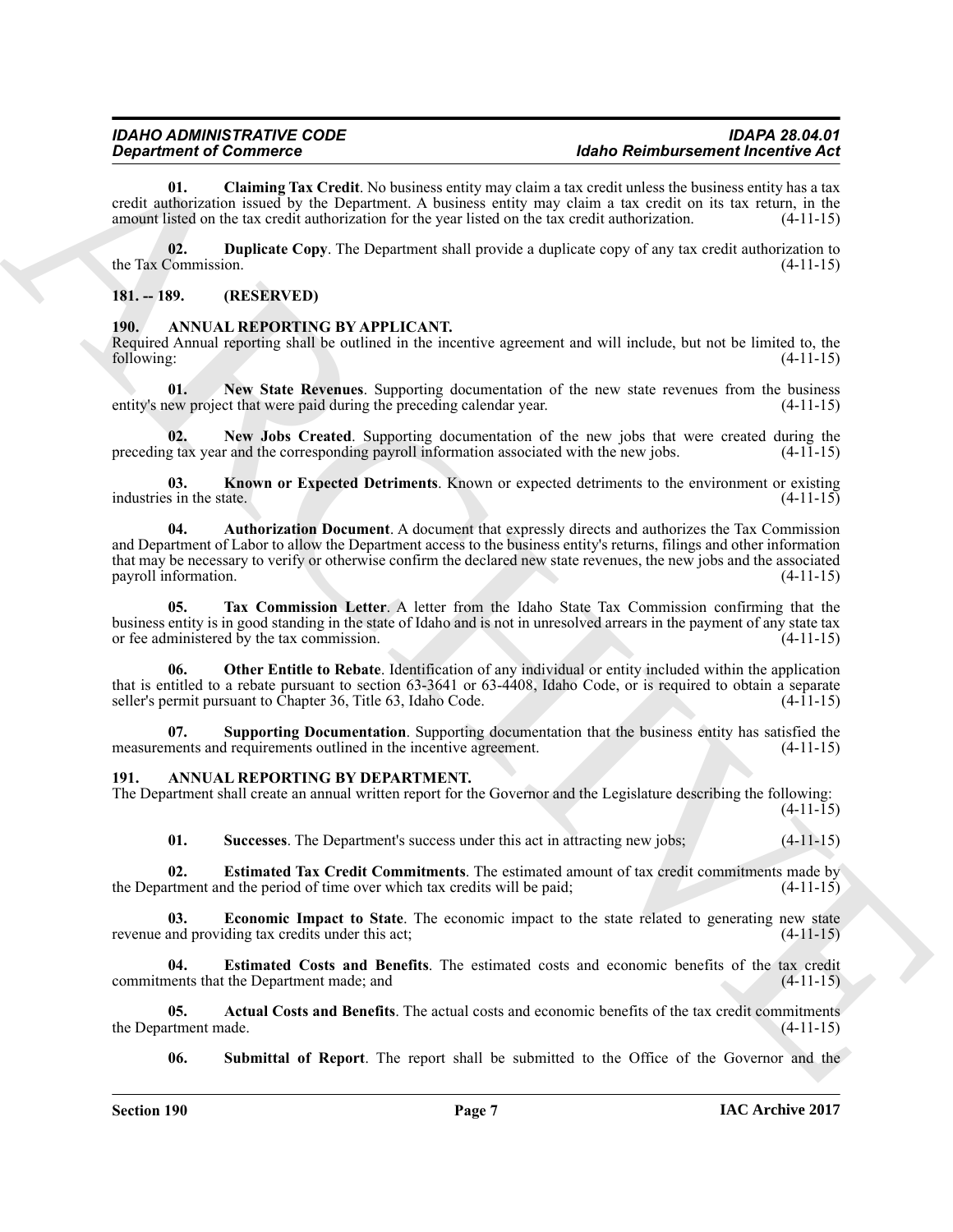appropriate legislative committee chairmen in a timely manner following the close of the state's fiscal year.(4-11-15)

#### <span id="page-7-0"></span>**192. -- 199. (RESERVED)**

#### <span id="page-7-8"></span><span id="page-7-1"></span>**200. AUDIT.**

On or before November 1, 2015, and every year thereafter, the Department shall arrange for an independent third party audit pursuant to Chapter 47, Title 67, Idaho Code. The Department shall consider any audit recommendations provided during the audit and implement changes as necessary as a result of those recommendations. (4-11-15)

#### <span id="page-7-2"></span>**201. -- 209. (RESERVED)**

#### <span id="page-7-9"></span><span id="page-7-3"></span>**210. CONTINUATION OF TAX CREDIT.**

Generation of Commission continues a standard information between the time of the standard energy of the standard energy and the standard energy and the standard energy of the standard energy of the standard energy of the During the term of the project for each business entity, the Department shall review the business entity's annual report. Provided the business entity provides a reasonable justification for authorizing or continuing a tax credit, the Department shall determine the amount of the tax credit to be granted, issue a tax credit authorization to the business entity, and provide a duplicate copy of the tax credit authorization to the Tax Commission. The amount of the tax credit to be continued shall be in accordance with the credit percentages specified in the incentive agreement. The TRI shall not be extended beyond the term and length specified in the incentive agreement.

#### <span id="page-7-15"></span><span id="page-7-4"></span>**211. TERMINATION OR SUSPENSION OF TAX CREDIT.**

During the term of the project for each business entity, the Department shall review the business entity's annual report and if the information provided is inadequate or inaccurate to provide a reasonable justification for authorizing or continuing a tax credit, the Department shall: (4-11-15) continuing a tax credit, the Department shall:

#### <span id="page-7-18"></span><span id="page-7-17"></span><span id="page-7-16"></span>**01. Denial of Tax Credit.** Deny the tax credit for that tax year; or (4-11-15)

**02. Termination of Agreement**. Terminate the incentive agreement for failure to meet the incentive agreement; or (4-11-15) performance standards established in accordance with the terms outlined in the incentive agreement; or (4-11-15)

**03.** Request for Additional Documentation. Request the business entity to submit additional documentation. (4-11-15) documentation. (4-11-15)

#### <span id="page-7-5"></span>**212. -- 219. (RESERVED)**

#### <span id="page-7-14"></span><span id="page-7-6"></span>**220. SUSPENSION OF IDAHO REIMBURSEMENT INCENTIVE ACT.**

The Director shall suspend the issuance of all new incentive agreements with business entities upon the occurrence of the following conditions: (4-11-15)

<span id="page-7-13"></span>**01. Temporary Spending Reduction**. The governor orders a temporary reduction of general fund authority pursuant to Section 67-3512A. Idaho Code: and (4-11-15) spending authority, pursuant to Section  $67-3512A$ , Idaho Code; and

**02. Suspension of New Agreements**. The governor issues an executive order directing the Department to suspend the issuance of new incentive agreements during the tax year in which the temporary reduction of general fund spending authority has been ordered and the executive order issued. (4-11-15) fund spending authority has been ordered and the executive order issued.

<span id="page-7-10"></span>**03. Existing Approved Agreements**. In the case of suspension all agreements that have been approved by the Council prior to the governor issuing an executive order, as provided in Subsections 026.01 and 026.02 of these rules, shall remain in full force and effect and shall not be modified or impaired as a result of the executive order. (4-11-15) order. (4-11-15)

**04. Support of Existing Agreements**. During the period of time that new incentive agreements have been suspended, the Director shall maintain the necessary services required to support all existing agreements and comply with all required reporting and review responsibilities. (4-11-15) comply with all required reporting and review responsibilities.

<span id="page-7-12"></span><span id="page-7-11"></span>**05.** Removal of Suspension. The governor may remove the suspension issued by executive order.

(4-11-15)

<span id="page-7-7"></span>**221. -- 999. (RESERVED)**

**Section 200 Page 8**